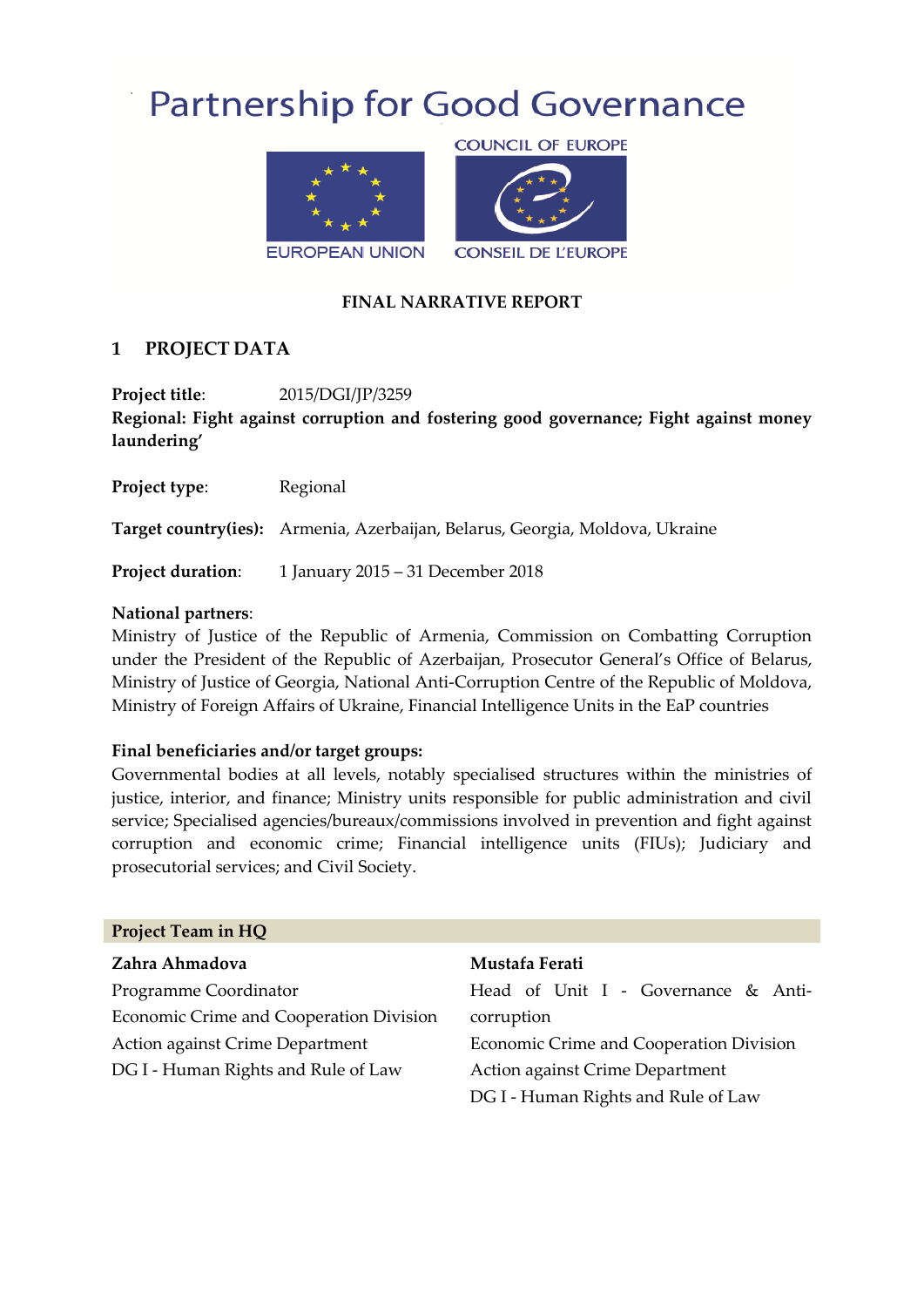#### **2 OVERALL ASSESSMENT**

In line with its overall objective, the PGG Regional Project (PGG-REG) contributed to strengthening of the reform processes in six Eastern Partnership countries aiming to bring them closer to Council of Europe and EU standards in core areas covered by the Eastern Partnership Platform. Regional activities engaging all six countries provided for the exchange of experience and good practices among participating countries while benefiting from Council of Europe expertise, peer to peer reviews and advice and learning on good practices on fight against economic crimes in other Council of Europe member states.

Of specific added value within this phase of the PGG Regional Project were the country specific pilot activities in Armenia, Azerbaijan, Georgia and Moldova which provided tailored assistance in response to individual country priorities.

Within the project's no-cost extension in 2018, the primary focus of the regional interventions remained on fighting corruption, while also integrating anti moneylaundering and financing terrorism actions aimed at enhancing transparency of beneficial ownership and non-financial sector supervision.

Overall, the PGG REG contributed to improving the legislative and institutional framework and capacities to prevent and investigate economic crimes, particularly addressing relevant GRECO and MONEYVAL recommendations. Notably, the PGG Regional Project:

1) Helped improve anti-corruption/anti-money laundering legislative and institutional frameworks in line with Council of Europe and international standards by equipping EaP national authorities with legislative and practical guidelines in areas such as: a) conflict of interest; b) whistleblower protection; c) integrity testing; d) liability of legal persons; e) lobbying; and, f) corruption proofing of legislation.

The project interventions contributed to legislative processes and reforms in 4 out of 6 EaP countries with the adoption of total of 11 anti-corruption and 1 AML/CFT legislative and regulatory measures as follows:

- a) **Armenia** adopted a package of legislative amendments regulating declaration of assets and interests, as well as legislation on whistleblowing in June 2017; and following legislative and reforms in the public Administration the country began utilising the Anti-Corruption Curriculum and Handbook developed within the PGG REG in trainings for civil servants;
- b) **Azerbaijan** introduced criminal procedure provisions for the enforcement of the liability of legal persons in 2016; added whistleblower protection norms to the Law on Combatting Corruption; and Azerbaijan's State Agency for Public Service and Social Innovations reviewed existing internal regulations on risk management in view of the guidance provided through the Project;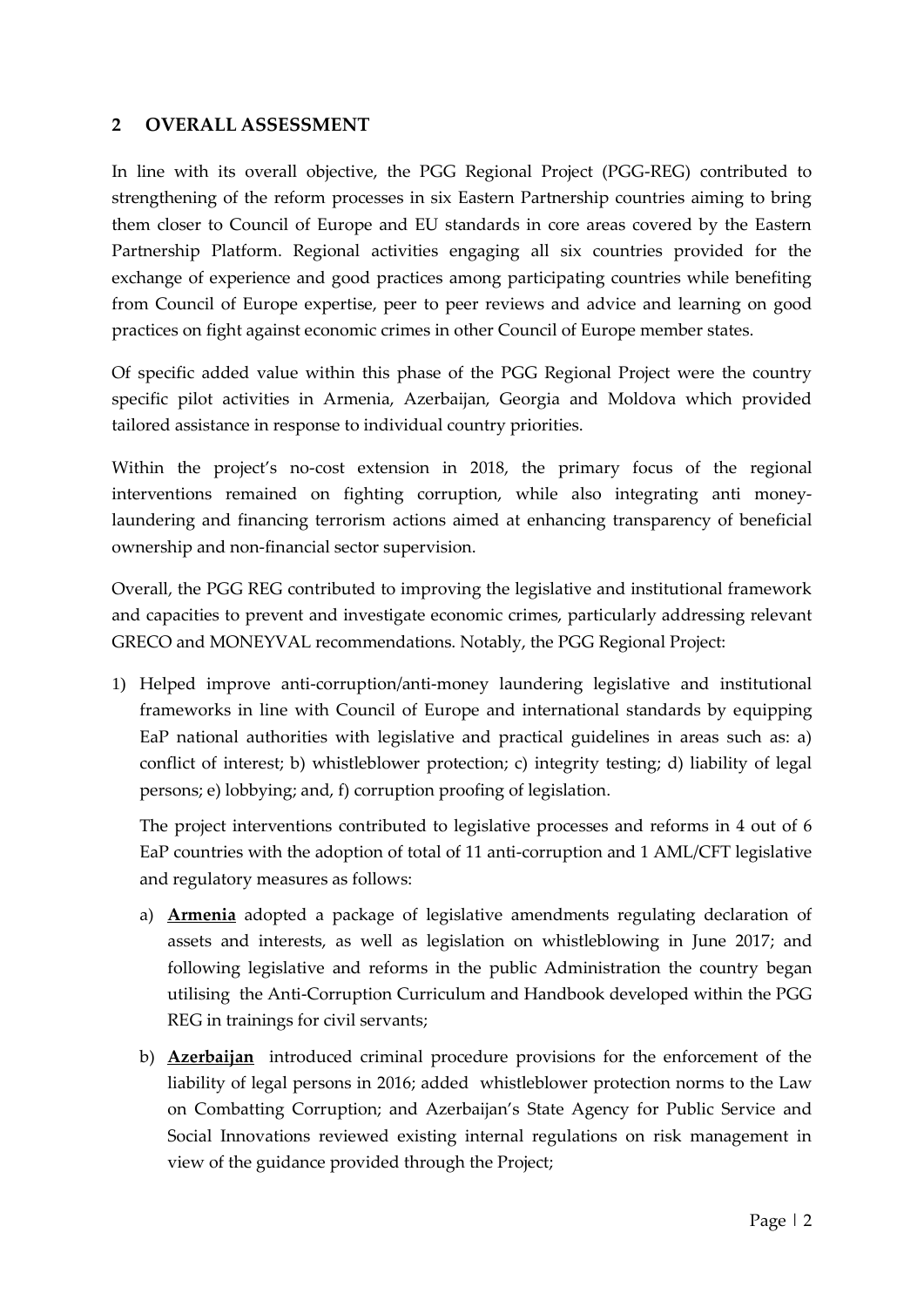- c) **Georgia** improved its conflict of interest and asset declaration system through amending legislation regulating corruption and conflict of interest in public service in late 2015; and (v) fostered corruption prevention in the health sector by completing development and refining the user interface for a web-based system on benefits pursuant to a recommendation from the CoE corruption risk assessment;
- d) **Moldova** adopted legislative amendments aiming to update and strengthen the framework for disclosure of financial and private interests, and that of the National Integrity Commission in 2015; addressed integrity testing concerns raised by its Constitutional Court through legislative amendments in 2016; adopted Law on Prevention and Combatting of Money Laundering and Terrorist Financing in 2017; and adopted the law on whistleblower protection in 2018;
- e) **Ukraine** strengthened regulatory framework regulating conflict of interest and asset declaration
- 2) Strengthened expertise and policy formulation capacities of national authorities through sectorial corruption risk assessments;
- 3) Identified corruption risks and vulnerabilities into health sector (five countries participated) and public procurement (four countries participated), results of which are aimed at informing policy, regulatory, and organisational reforms;
- 4) Increased professional capacities of criminal justice sector and law enforcement authorities to: a) conduct financial investigations; b) understand money laundering and financing of terrorism and other economic crime typologies; c) ensure protection of whistleblowers; d) use special investigative techniques; and, e) seek and respond to informal and formal mutual legal assistance requests; f) address illicit enrichment and apply internal control tools to prevent corruption;
- 5) Established a network of administrative, criminal justice, and law enforcement representatives able to cooperate in accordance with common set of standards discussed throughout the project cycle;
- 6) Established a baseline of the independence and effectiveness of anti-corruption bodies in the EaP region;
- 7) Increased common understanding on effective implementation of standards of transparency of Beneficial Ownership (BO) and AML/CFT supervision of non-financial sectors.

The regional intervention was achieved through total of 49 actions, whereby 98% of the planned project interventions for a three year period were completed. In doing so, the project produced 27 technical papers, and organised 21 events including capacity-building workshops, trainings and roundtable discussions. In total 448 participants, of which 65%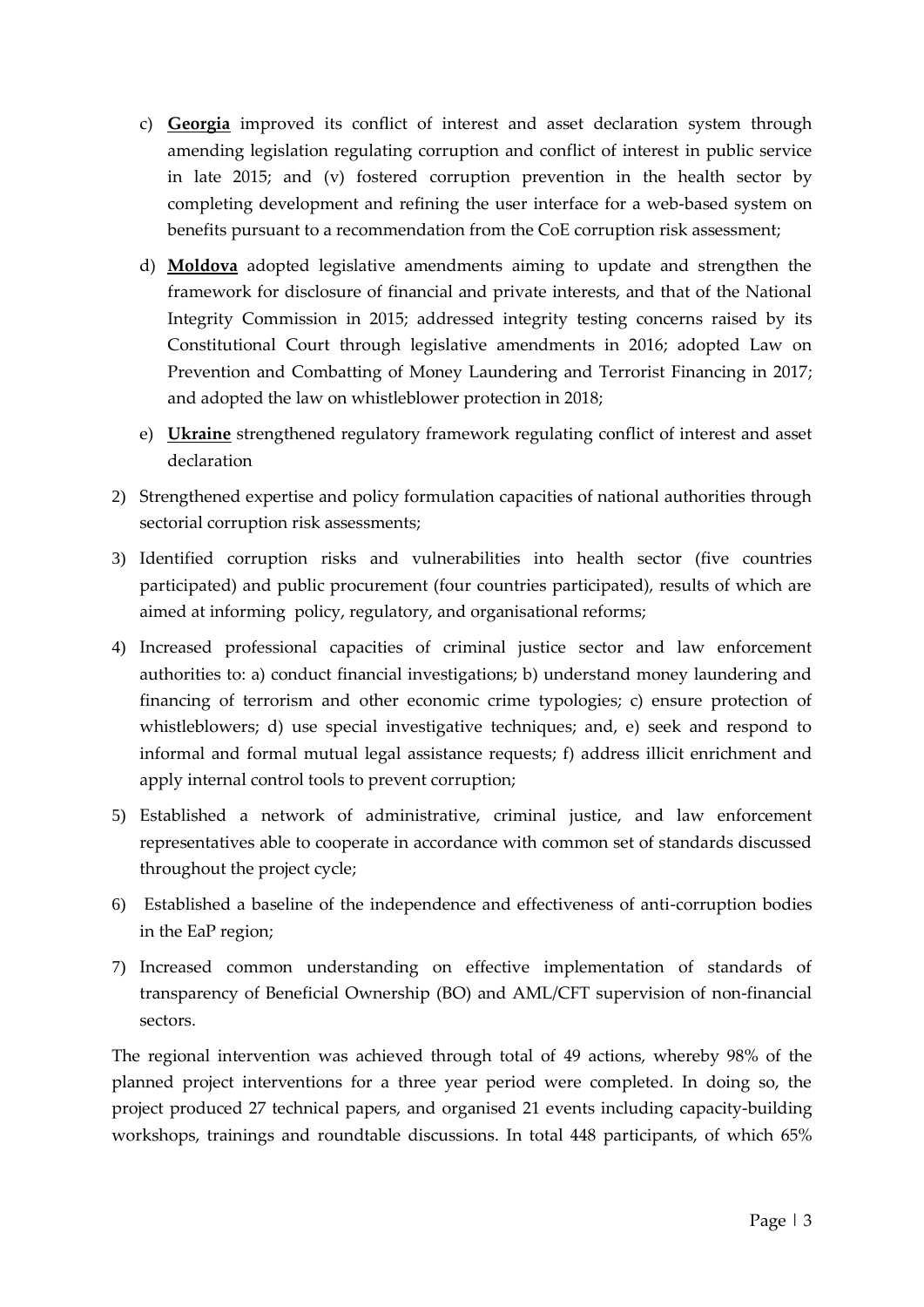were men and 35% were women representing institutions from EaP countries, benefited from the project activities. Full list of individual interventions is provided in Annex I.

## **3 ASSESSMENT OF PROJECT RESULTS**

#### **3.1 Achievements of project outcomes and expected results (2018)**

# **3.1.1 Expected Result 1 – Improved effectiveness of the specialised anti-corruption bodies and prevention structures**

Pursuant to project actions, a total of 47 representatives with prosecutorial, policy-making and financial intelligence functions in the EaP region were trained in addressing illicit enrichment and applying internal control tools to prevent corruption. Additionally, a preliminary assessment of operational effectiveness and organisational standing of anticorruption bodies for all EaP countries was conducted, and results discussed at a regional workshop.

# **Expected Result 1: Improved effectiveness of the specialised anti-corruption bodies and prevention structures**

#### **Status:** *Fully achieved*

#### **Description** *(based on evidence/feedback/evaluation sources)*

Responding to the significant challenges to investigation and prosecution of illicit enrichment and confiscation of illicit proceeds across the EaP region, the PGG-Regional project provided policy-makers, representatives of prosecution authorities and financial intelligence units with guidance on effective investigation, prosecution and subsequent confiscation of illicit gains, and complementary or alternative ways to target illicit enrichment. Likewise, a thematic paper provided recommendations and solutions to address unexplained wealth including through civil proceedings to freeze and forfeit illicit gains, and non-court mechanism.

In order to support the countries in putting in place appropriate safeguards to reduce risks to integrity, 23 representatives of corruption prevention, policy and enforcement bodies enhanced knowledge about designing and implementing effective controls within their institutions to identify and counter corruption breaches and to mitigate potential conflict of interest and incompatibilities.

To establish a baseline of the independence and effectiveness of anti-corruption bodies in the EaP region, the Project conducted a preliminary assessment of their formal independence and effectiveness. The assessment indicates that the levels of formal independence of anticorruption bodies and their effectiveness vary among EaP countries, and may not always be positively correlated, largely depending on the role and functions of such bodies. Reform of systems of selection and dismissal of the management of anti-corruption bodies is desirable in a number of EaP countries, in order to mitigate the risk of political interference. While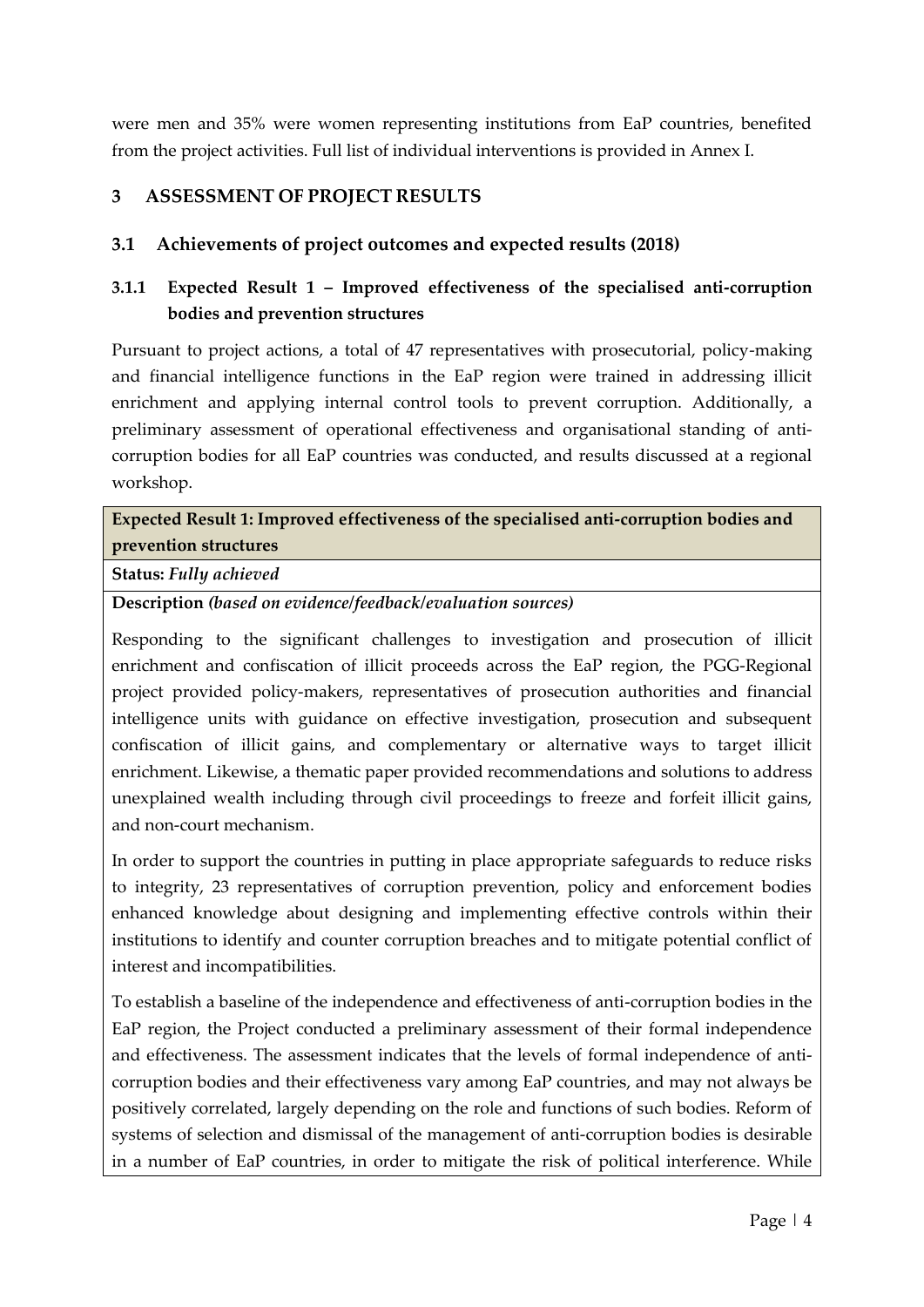resourcing is not a major problem in anti-corruption bodies in the region, full access to information from other institutions, enhanced training, transparency, publicity and inclusion of civil society is still needed.

#### **Outcome indicator(s) under Expected Result 1:**

- Number of trained staff of specialised anti-corruption structures
- Level of implementation of recommendations provided in connection with the anticorruption specialised bodies/prevention structures

#### **Status (fully achieved, partially achieved, not achieved) -** *Fully achieved*

#### **Description** *(based on evidence/feedback/evaluation sources)*

Policy-makers, and practitioners with prosecutorial and financial intelligence functions enhanced knowledge about tools to address the illicit enrichment, including criminal prosecution and eventual criminal confiscation of assets, civil proceedings to freeze and forfeit illicit gains, and non-court mechanisms to target enrichment. Additionally, the representatives of anti-corruption bodies increased understanding about the common integrity issues and the objectives of the internal control system in order to develop practical instruments within their institutions. Furthermore, the review of Anti-Corruption Bodies' effectiveness generated a number of recommendations for the institutions, in addition to setting up a baseline for future programming. While change in capacities is documented, the progress towards implementation of specific recommendations and proposed solutions needs to continue to be monitored over-time to ascertain the impact of actions.

# **3.1.2 Expected Result 2. – Increased common understanding on effective implementation of standards of transparency of Beneficial ownership and AML/CFT supervision of non-financial institutions**

Within this Expected Result, the Project provided guidance and facilitated discussions on introduction and effective implementation of beneficial ownership requirements in line with the FATF standards, EU 4th AML Directive and international good practices. Additionally, the AML/CFT supervisory agencies participated in a regional workshop and were provided with **Guidance on Establishing a Risk Based Supervisory Framework for DNFBP Sectors** aiming to enhance the effectiveness of Anti-Money Laundering/Countering Financing of Terrorism (AML/CFT) regimes.

**Expected Result 2: Increased common understanding on effective implementation of standards of transparency of Beneficial ownership and AML/CFT supervision of financial institutions**

**Status (fully achieved, partly achieved, not achieved) –** *Fully achieved*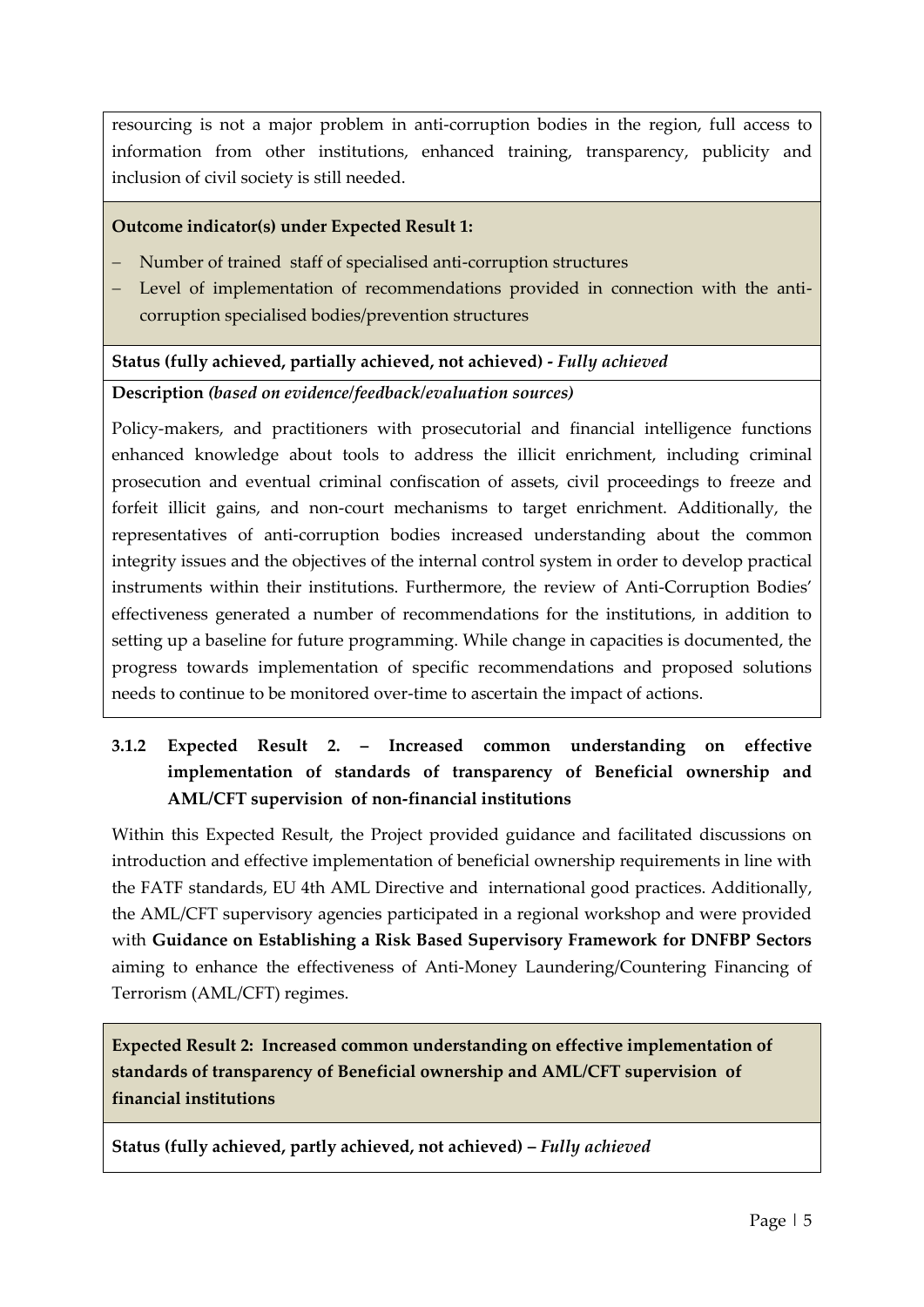## **Description** *(based on evidence/feedback/evaluation sources)*

Eighteen project beneficiaries participated in the International Conference on Transparency of Beneficial Ownership (Tirana, Albania), organised jointly by PGG and another EU/CoE Programme (Horizontal Facility for South East Europe), which allowed for exchange of practices and lessons learned among representatives from nineteen jurisdictions from Eastern Partnership (EaP) and South-East Europe (SEE) jurisdictions, as well as representatives from EU countries and the European Commission. The Conference enhanced understanding of beneficial ownership compliance and transparency of information on beneficial ownership requirements and good practices in order to support the authorities in preventing criminal misuse of legal persons and arrangements.

By participating in a regional workshop, twenty four (24) representatives of Anti-Money Laundering/Countering Financing of Terrorism supervisory authorities from the Eastern Partnership jurisdictions increased their understanding of Financial Action Task Force (FATF) requirements related to AML/CFT obligations and money laundering and terrorist financing risks of non-financial businesses and professions. Participants enhanced their knowledge about characteristics that make each non-financial sector vulnerable to money laundering and terrorist financing and explored a risk-based supervisory framework for conducting sectorial and institutional assessments.

#### **Outcome indicator(s) under Expected Result 2:**

- Number of countries which have introduced measures to increase transparency of BO.
- Extent to which onsite/offsite supervision is improved
- Level of implementation of treaty law obligations concerning supervision of financial institutions.

#### **Status (fully achieved, partially achieved, not achieved) -** *Fully achieved*

#### **Description** *(based on evidence/feedback/evaluation sources)*

The PGG-Regional actions offered a springboard for promoting common understanding towards integrating and enforcing beneficial ownership transparency and risk-based approach to AML/CFT supervision which remain a challenge across the EaP region.

By participating in the dedicated regional intervention, senior policy makers from the EaP region increased their understanding of international and European standards regarding transparency of beneficial ownership and their application in practice. Additionally, they acquired solutions for guiding the development of roadmaps to establish effective registration of beneficial ownership of legal persons and entities, highlighting current practices and lessons learned within the EaP as well as in European jurisdictions with more advanced systems.

Likewise, the Project provided government officials with anti-money laundering supervisory responsibilities from the EaP region with a risk-based AML/CFT supervisory framework and risk matrices in order to improve and enhance existing supervisory systems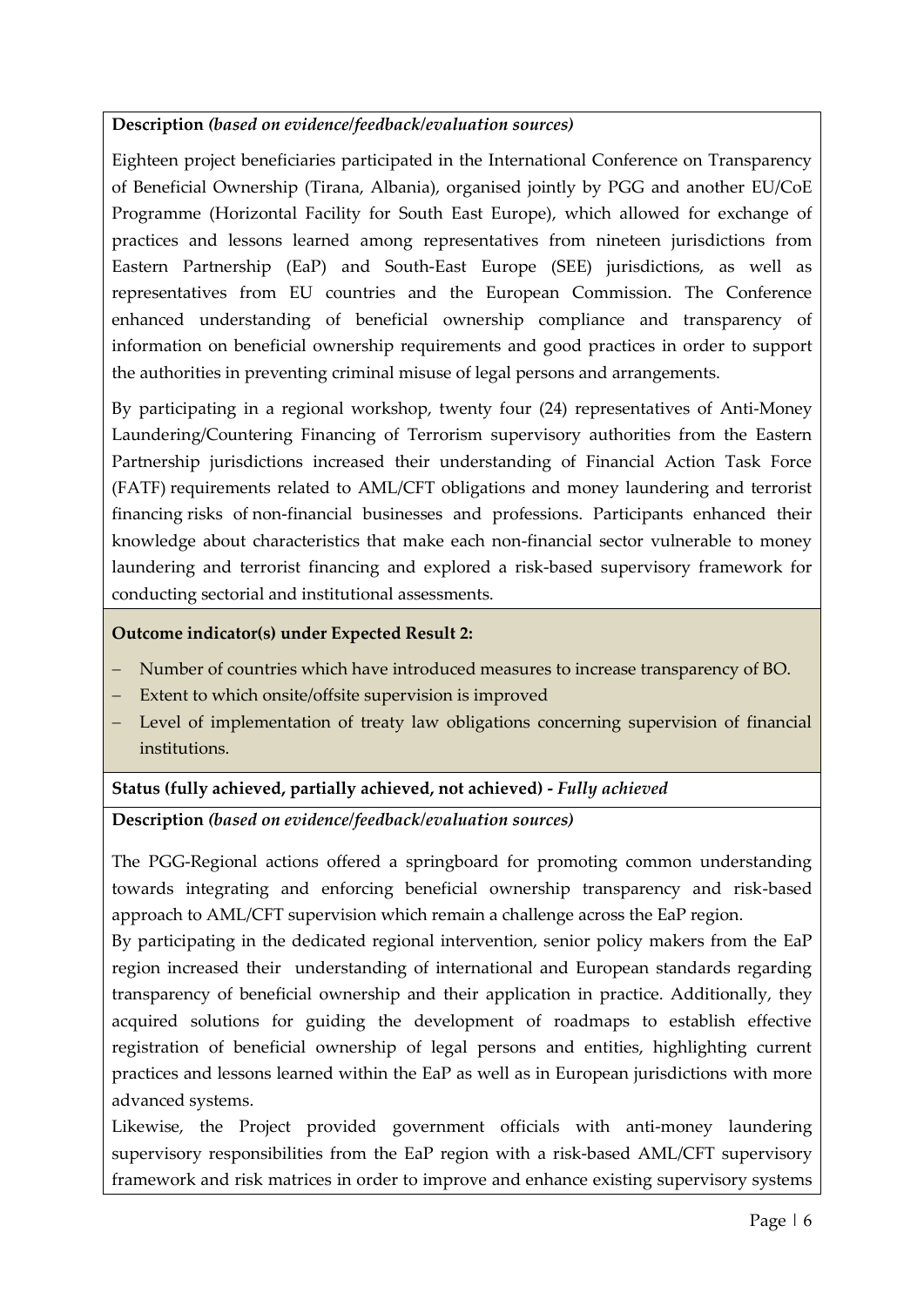for non-financial sectors – an area where all Eastern Partnership jurisdictions rate either noncompliant or partially compliant with the applicable Financial Action Task Force (FATF) recommendation in mutual evaluation reports.

# **3.2 Achievement of project outcomes and expected results (2015-2017)**

# **3.2.1 ER1. – Strengthened anti-corruption preventive measures within the public sector/administration**

Within the Expected Result 1, the Project developed 4 pieces of model legislation on: (1) liability of legal entities; (2) integrity testing; (3) conflict of interest; and (4) lobbying regulation. Furthermore a **training module on whistle-blower protection** and a **guide on lessons learned and good practices in corruption proofing** in EaP region were developed and made available to national authorities. Development of all written outputs were accompanied by regional workshops on each respective topic, attended by total of 76 participants representing policy makers, practitioners, and legislative drafters from 6 EaP countries. The table below provides a more detailed account on these.

**Expected result 1: Strengthened anti-corruption preventive measures within the public sector/administration**

**Status (fully achieved, partly achieved, not achieved) –** *Fully achieved*

**Description** *(based on evidence/feedback/evaluation sources)*

The PGG-REG equipped EaP national authorities with comprehensive **legislative and implementation toolkits** and knowledge of good comparative practices in respect to **(1) conflict of interest, (2) whistle-blower protection, (3) integrity testing, (4) liability of legal persons; (5) lobbying regulation;** and **(6) corruption proofing of legislation** which supported on-going reforms in EaP countries.

In connection with the above and pursuant to advice provided within the PGG regional project several countries adopted measures linked to recommendations provided in legal and policy paper as follows:

#### **Armenia:**

(1) Adopted a package of legislative amendments regulating declaration of assets and interests, as well as legislation on whistleblowing in June 2017;

# **Azerbaijan**

(1) Improved its legislative framework on corporate liability by introducing amendments to the Criminal Procedure Code to enable enforcement of criminal liability of legal entities, which was established in 2012; and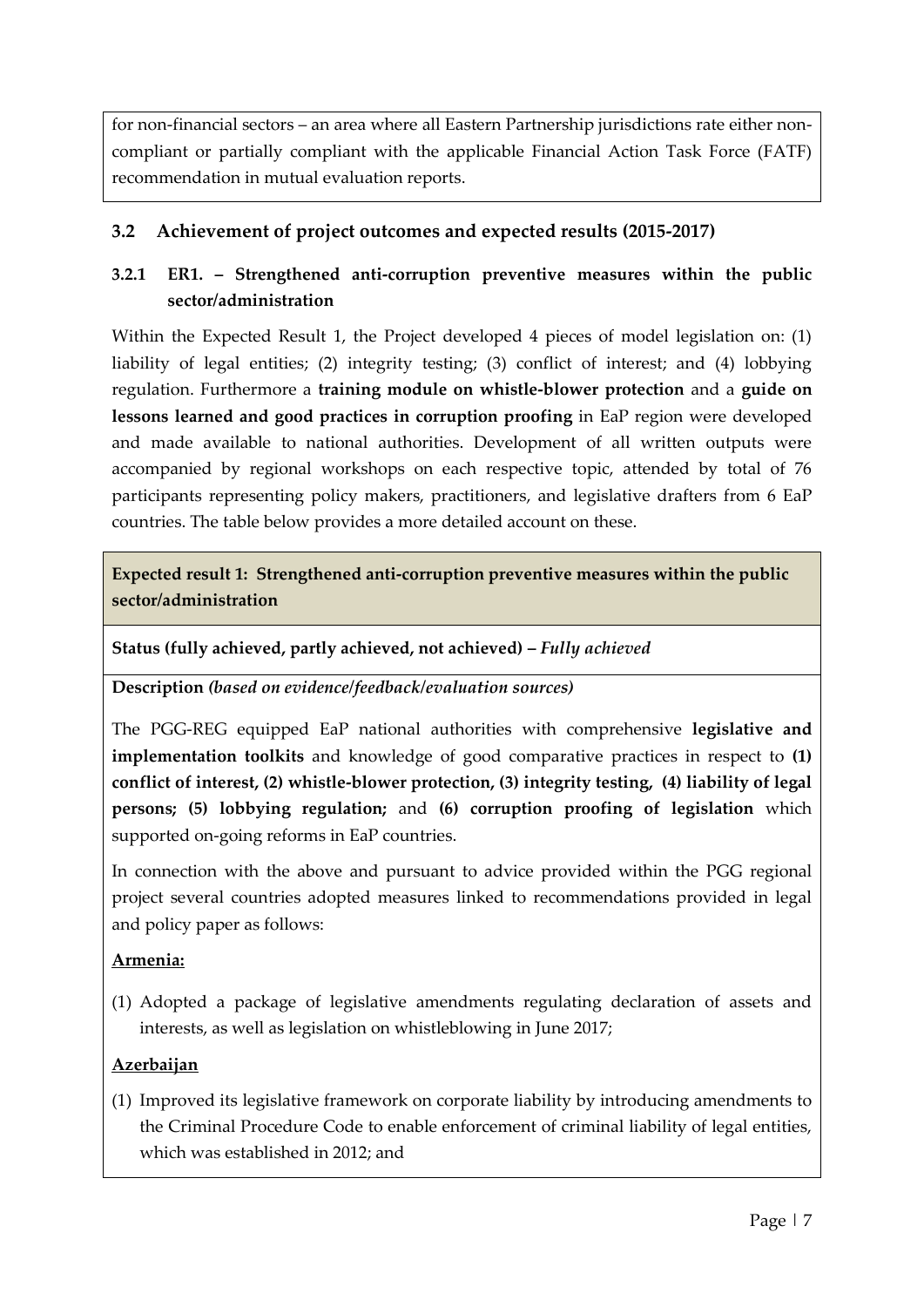(2) Added whistle-blower protection norms to its anti-corruption system, thus providing for the protection of those reporting corruption. While the new provisions represent first positive step towards enabling whistleblowing, there remains room for enhancement to help facilitate reporting and the protection of whistleblowers in line with international best-practice and standards; for instance by establishing access to confidential advice, extending the right to report to private-sector entities, etc.

#### **Ukraine**

- (1) Strengthened regulatory framework for conflict of interest and asset declarations in an effort to address applicable international standards, including e-declarations;
- (2) Currently Ukraine is in the process of regulating integrity testing as part of internal controls; and
- (3) The authorities are considering adopting legislation on whistle-blower protection in line with [Rec\(2014\)7 of the Committee of Ministers to member States on the protection of](https://wcd.coe.int/ViewDoc.jsp?Ref=CM/Rec(2014)7&Language=lanEnglish&Site=CM&BackColorInternet=C3C3C3&BackColorIntranet=EDB021&BackColorLogged=F5D383)  [whistleblowers](https://wcd.coe.int/ViewDoc.jsp?Ref=CM/Rec(2014)7&Language=lanEnglish&Site=CM&BackColorInternet=C3C3C3&BackColorIntranet=EDB021&BackColorLogged=F5D383) ;

## **Moldova**

- (1) Addressed integrity testing concerns raised by its Constitutional Court through legislative amendments in 2016;
- (2) Adopted legislation on whistleblower protection in 2017;

#### **Georgia**

(1) Improved its conflict of interest and asset declaration system through amending legislation regulating corruption and conflict of interest in public service in late 2015.

In addition, the legislative toolkit and guidance on regulating lobbying, enabled legal drafters in the region to enhance their capacities in implementing Council of Europe recommendation on regulation of lobbying activities in the context of public decision making, as well as complying with GRECO recommendations during the on-going 4 th Evaluation Round.

Lastly, through complementary country pilot activities further described under Expected Result 4, individual EaP countries were provided with hands on, country-specific advice on individual legislative and regulatory changes in the anti-corruption field at the time when such reforms were taking place.

#### **Outcome indicator(s) under ER1:**

- Level of reinforcement and streamlining of anti-corruption preventive administrative measures through the use of good governance tools;
- Level of control mechanisms within the public sector;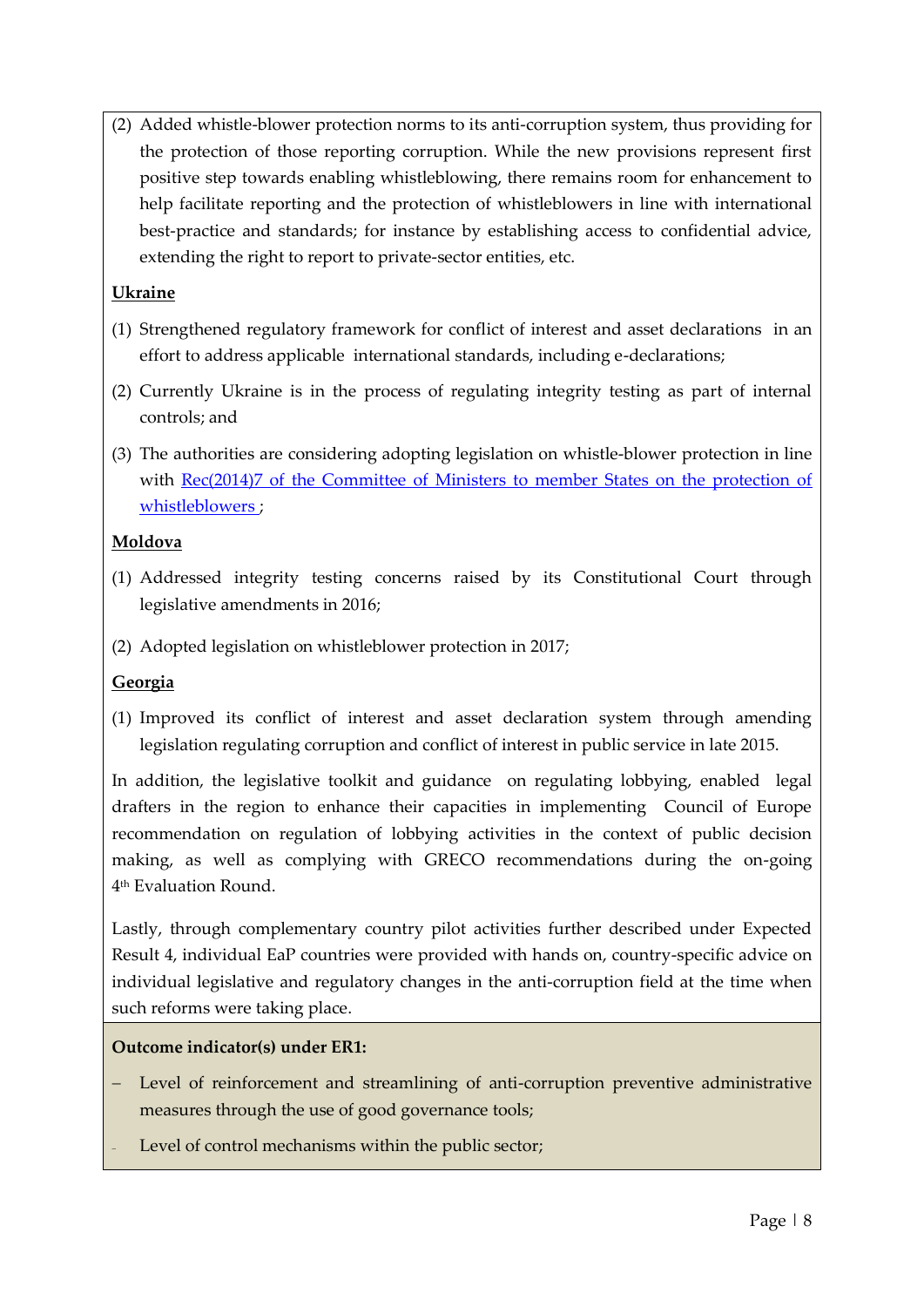# **Status (fully achieved, partially achieved, not achieved) -** *Fully achieved*

**Description** *(based on evidence/feedback/evaluation sources)*

Four out of six EaP countries introduced total of 8 legislative and regulatory changes in line with relevant international standards and good comparative practices pursuant to PGG assistance efforts, as outlined above. PGG REG undertook assessment of control mechanisms and provided advice for strengthening of these mechanisms in 8 subject matter areas across the EaP region.

# **3.2.2 ER2. – Reinforced national institutions to provide policy advice, to co-ordinate and monitor anti-corruption- and good governance-related reforms**

Risks were assessed in health and public procurement sectors to support the national institutions in the design and putting in place strategies to prevent and control corruption. For health sector corruption risk assessment, a regional workshop was organised ahead of the in-country assessments to provide methodological guidance to policy makers and practitioners from five EaP countries and to identify priority areas for assessment. Evidence collected during country assessment visits in both thematic areas fed into development of reports in 2017; 5 country specific reports in the case of health sector assessment and 1 report on public procurement corruption risk assessment, covering both regional and individual country analysis and recommendations were developed.

**Expected result 2: Reinforced national institutions to provide policy advice, to co-ordinate and monitor anti-corruption- and good governance-related reforms**

**Status** *(fully achieved, partly achieved, not achieved) – Partly achieved*

**Description** *(based on evidence/feedback/evaluation sources)*

By taking part in **corruption risk** assessments in the **(1) health** and **(2) public procurement sectors** authorities of the countries that participated in these activities obtained knowledge and skills on evidence-based policy shaping. Azerbaijan did not participate in either of the assessments, whereas Belarus abstained from taking part in the risk assessment in the public procurement sector thus limiting the final outcome of this activity and the information available on this subject at the regional level. Considering the above the specific objective of this expected result is categorised as partially achieved.

#### **Outcome indicator under ER2:**

Level of control mechanisms within the public sector

**Status** *(fully achieved, partly achieved, not achieved):* **Partly achieved**

**Description** *(based on evidence/feedback/evaluation sources)*

By undertaking corruption risk assessments in the health and public procurement sectors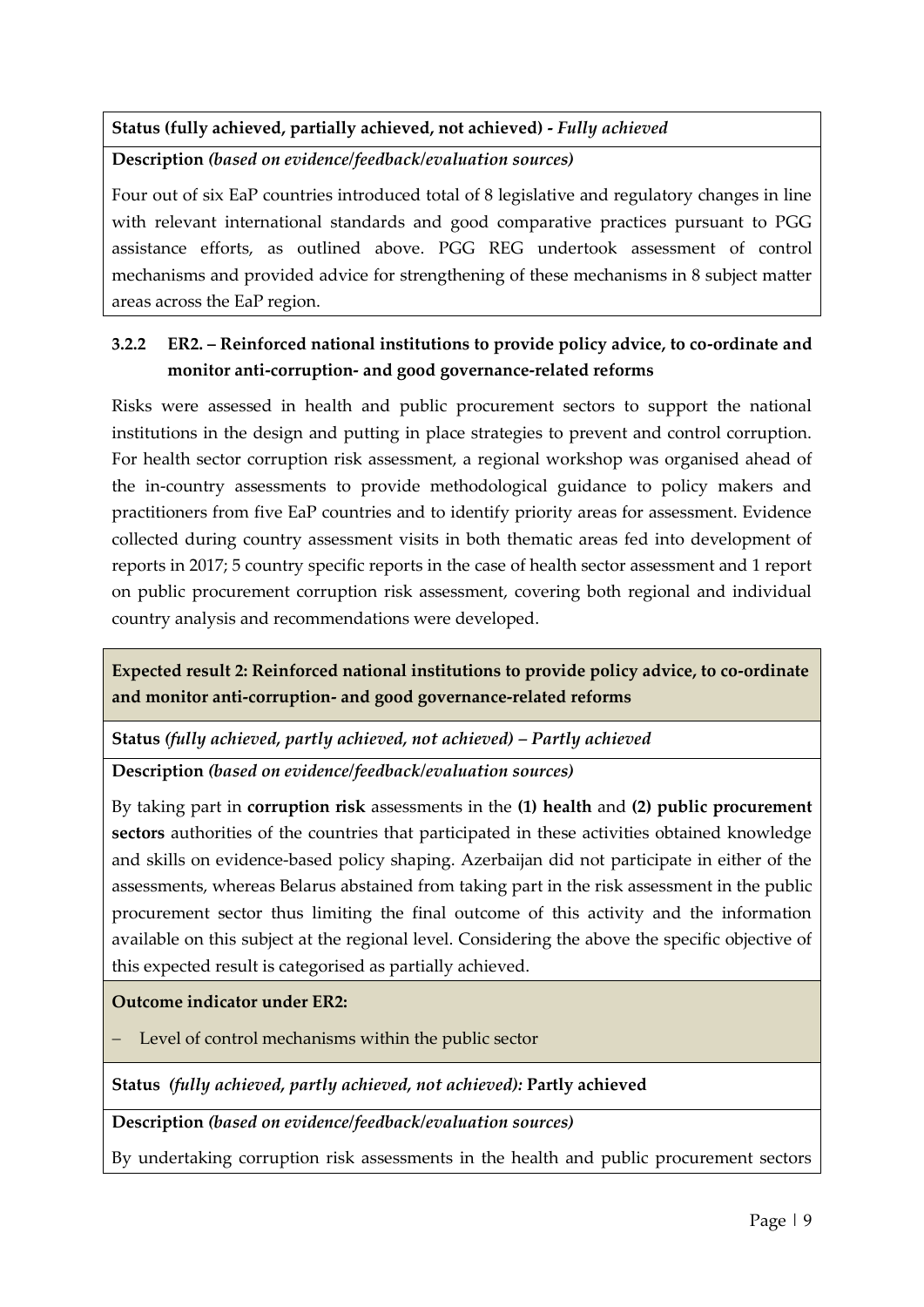the PGG Regional Project supported the participating countries in identifying vulnerabilities or lack of existing control mechanisms which could bring about potential corruption risks. Both assessments provided the competent authorities with a set of recommendations developed following the assessments. The recommendations have a twofold aim: 1) to inform future policy, regulatory, and organisational reforms, and 2) to advice on immediate measures needed to address potential risks of corruption in the two sectors. Pursuant to the recommendations provided in the risk assessment report, in 2018 Georgian authorities took an important step forward in preventing corruption in the health sector by completing development and refining the user interface for a web-based system that enables a citizen to determine exactly what benefits are available for a particular symptom or condition, and where (primary care, vertical program, emergency hospitalisation, elective treatment) the patient must go to obtain the benefit.

# **3.2.3 ER3. – Improved criminal justice system in relation to its independence and combating corruption**

National authorities of EaP countries were provided with Practical Guide on investigating and prosecuting economic crime and Model Training Module on Whistle-blower Protection. The project delivered **regional trainings** and provided reference materials **to 72 criminal justice sector officials from all EaP countries**. The focus of the capacity building activities was on enhancing the skills of the trainees in conducting complex economic crime investigations and prosecutions; ensuring the appropriate provision of whistle-blower protection; enforcing liability of legal persons legislation; and improving the international cooperation when handling economic crime cases across two or more jurisdictions.

# **Expected result 3: Improved criminal justice system in relation to its independence and combating corruption**

**Status** *(fully achieved, partly achieved, not achieved) – Fully achieved*

**Description** *(based on evidence/feedback/evaluation sources)*

The project prepared professional development training programs and operational guidelines as tools to enhance capacities of national prosecuting, regulatory, and law enforcement authorities on: **(1) investigating complex economic crime**, **(2) facilitating protection of whistleblowers, (3) enforcing liability of legal persons,** and **(4) cooperating across-borders on corruption and economic crime investigations**.

Over 72 justice sector officials directly benefited from the capacity building activities undertaken within the PGG REG.

While the investigations themselves are not initiated by the project it is worth noting that, criminal justice authorities of the beneficiary countries demonstrated competency to adequately respond to corruption and other economic crime cases by opening up high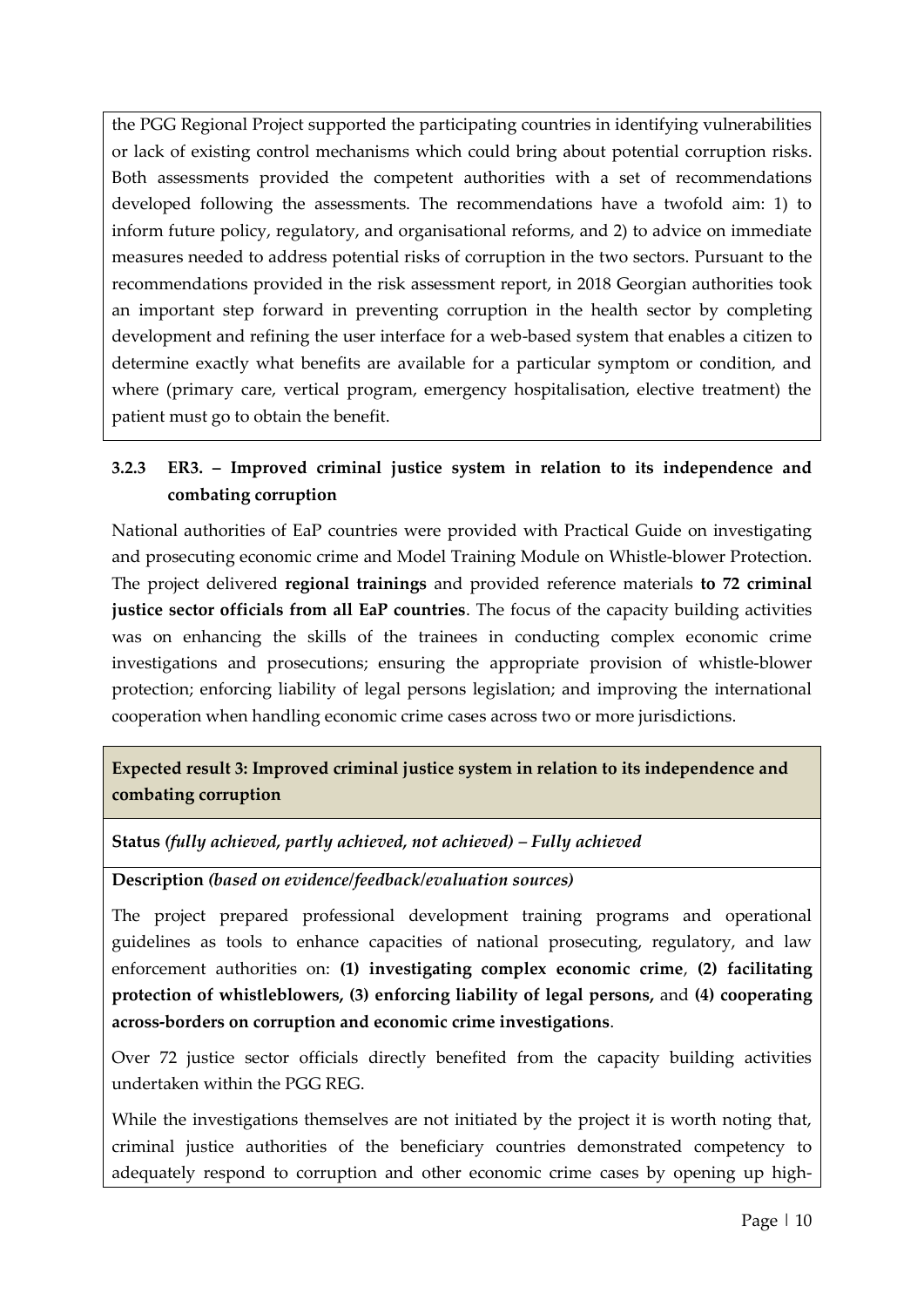profile financial crime investigations.

As of June 2017, **Ukrainian** National Anti-Corruption Bureau opened 370 corruption related investigations, including against senior government officials, members of the judiciary, and heads of state enterprises, and involving cross border cooperation with authorities of neighbouring and other countries, including jurisdictions such as the US and UK.<sup>1</sup> In **Azerbaijan**, 615 corruption proceedings against senior public and private sector officials were submitted to courts by the Anti-Corruption Directorate of the General Prosecutor's Office in the period 2015-2017, representing a slight increase compared to the previous period (577 for 2012-2014).<sup>2</sup>

**Outcome indicator(s) under ER3:**

Levels of investigations into corruption/white collar crime

**Status** *(fully achieved, partly achieved, not achieved):* **Fully achieved**

#### **Description** *(based on evidence/feedback/evaluation sources)*

Law enforcement and criminal justice sector officials increased specialisation in economic crime investigations, protection of whistleblowers, corporate prosecutions, and cross-border cooperation on corruption and economic crime investigations. The level of investigations into corruption and white collar crime has shown an upwards trend. Following are the statistics recorded in 3 EaP countries in 2015-2017:

- **Azerbaijan -** 615 corruption cases submitted to court, resulting with the seizure of over €45 million from those indicted;
- **Ukraine -** 370 high-corruption investigations opened, resulting with 16 convictions which already came into force;
- **Republic of Moldova –** Only in 2016, the National Anti-Corruption Centre investigated and detected 858 criminal cases including corruption offences in public and private sector and money laundering.<sup>3</sup>

Insufficient data on Georgia, Armenia and Belarus prevent an assessment to be made in respect to these countries at this time.

#### **3.2.4 ER4. – Strengthened national capacities through pilot activity intervention**

Eleven country pilot activities were implemented under the PGG-REG, providing support to legislative and regulatory reforms in respective countries on one hand, and raising

-

<sup>1</sup> National Anti-Corruption Bureau of Ukraine (2017), *[Report: First Half of 2017](https://nabu.gov.ua/sites/default/files/reports/report_eng_0.pdf)*, available at www.nabu.gov.ua, accessed on 24 January 2018

<sup>2</sup> Webpage of the Anti-Corruption Directorate of the General Prosecutor's Office of the Republic of Azerbaijan, available at www.genprosecutor.gov.az

<sup>3</sup> National Anti-Corruption Centre statistics (2016)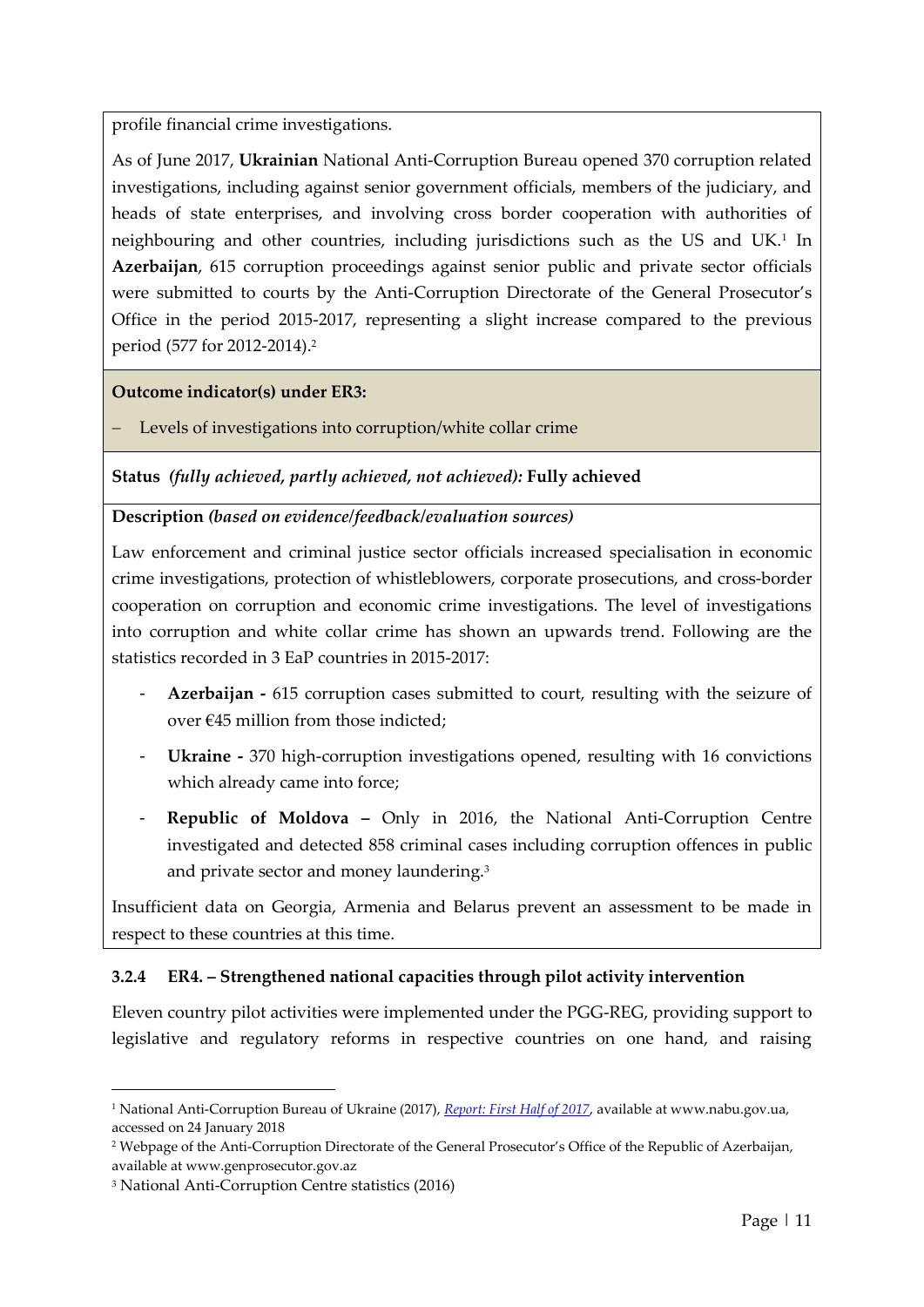professional capacities of criminal justice institutions, on the other. The project provided anti-corruption authorities and policy makers of the **Republic of Moldova** with expert advice on: (1) on-going *legislative reforms of integrity testing*; (2) on *draft amendments to legislation concerning conflict of interest, asset declarations and introduction of the National Integrity Commission*; and (3) *draft law on prevention and combating money laundering/terrorist financing.* 

In **Georgia** the project advised on conceptualising public relations activities regarding the countries anti-corruption efforts. Georgian criminal justice authorities were trained on (1) *methods and tools for investigating and prosecuting legal entities for corruption offences*; and, (2) *economic crime investigations*. Anti-corruption training curriculum and manual was developed for civil servants, law enforcement and justice sector officials.

The authorities in **Azerbaijan** were provided with *guidance on development of risk management frameworks* based on internal risk assessments.

#### **Expected result 4: Strengthened national capacities through pilot activity intervention**

**Status** *(fully achieved, partly achieved, not achieved) – Partly achieved*

**Description** *(based on evidence/feedback/evaluation sources)*

Incorporation of pilot country assistance efforts proved to be an added value of the overall effort as countries extensively relied on this mechanism to obtain advice and needed support in view of addressing their needs for immediate reforms. The Project responded to 11 country-specific pilot interventions during its life span leading to the development of training programmes, support to the amendments of legislation, etc. Following are the areas of intervention and the subsequent results within this expected result by country:

- 1) **Armenia:** Development of anti-corruption training program for civil servants, law enforcement and justice sector officials.
- 2) **Azerbaijan:** Public service risk management system in the State Agency for Public Service and Social Innovations and subordinate ASAN Services (one-stop shops for public services).
- 3) **Georgia:** (i) Enhanced prosecutorial capacities to investigate economic crime; (ii) specialisation of members of the Secretariat of the Anti-Corruption Council of Georgia and its Working Groups on sectorial risk assessments and corruption prevention tools and good practices; (iii) formulation of the government Anti-Corruption Strategy Public Relations campaign; and (iv) prosecutorial guidance on investigating and prosecuting legal entities for corruption offences.
- 4) **Moldova:** (i) Adopted legislation on combating and preventing money laundering and terrorism financing in line with MONEYVAL recommendations; (ii) improved the integrity testing system in line with the Venice Commission recommendations; (iii)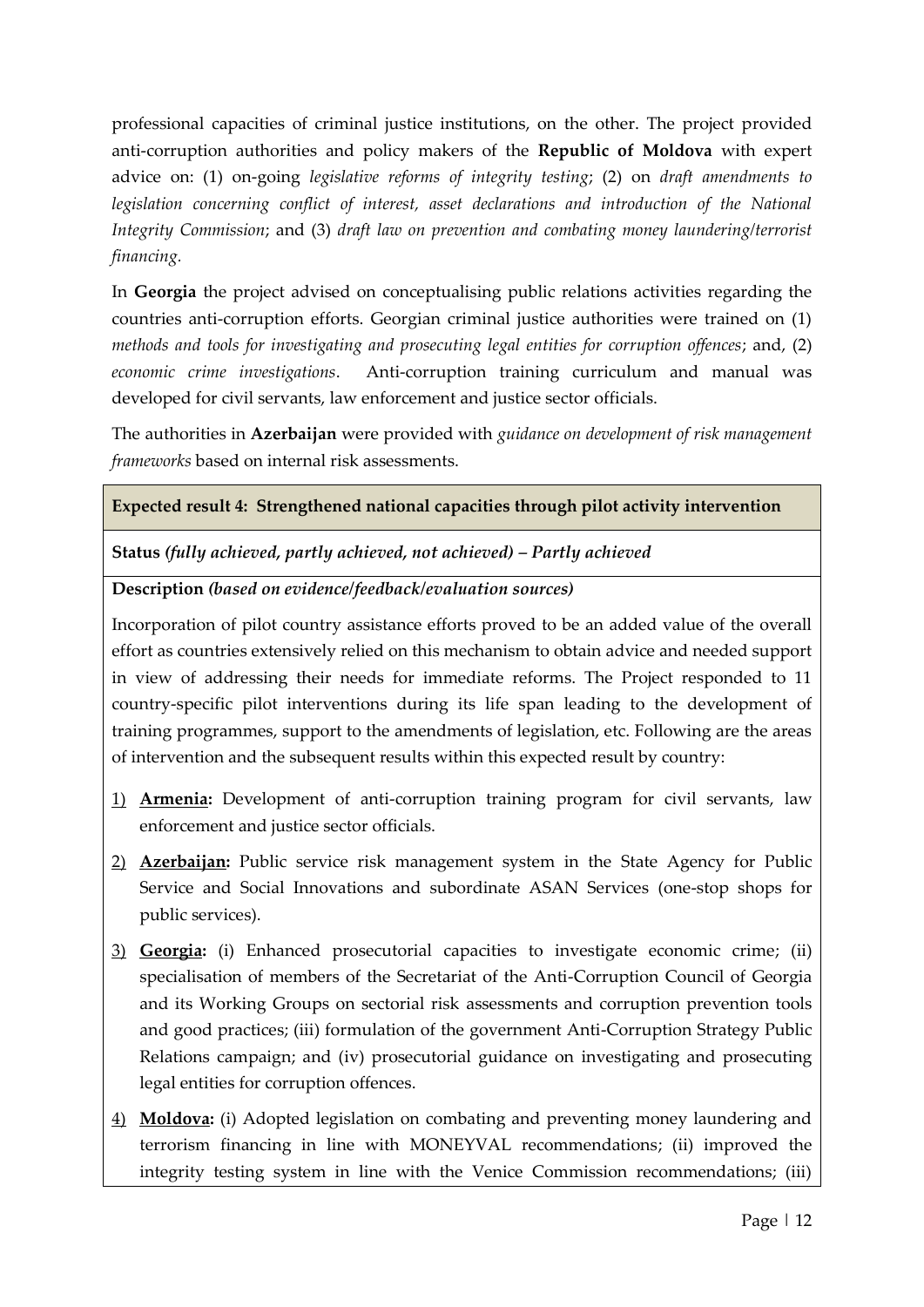improved conflict of interest, asset declarations and oversight solutions; and (iv) is in the process of strengthening sanctioning regime for corruption and money laundering offences.

The Expected result is nonetheless rated as partially achieved due to difficulties in implementing a pilot activity in Belarus, namely a good governance assessment in the education sector.

**Outcome indicator(s) under ER4:**

- Number and level of legislative and implementation regulations concerning anticorruption and preventative measures
- Number of procedures of monitoring mechanisms/bodies that are reformed and improved

**Status** *(fully achieved, partly achieved, not achieved):* **Fully achieved**

**Description** *(based on evidence/feedback/evaluation sources)*

Four out of six EaP countries introduced a total of 8 legislative and regulatory changes in line with relevant international standards and good comparative practices pursuant to advice provided within the project.

**Armenia** began applying the Anti-Corruption Curriculum and Handbook in anti-corruption training of civil servants, law enforcement and justice sector officials.

**Republic of Moldova** addressed several shortcomings raised by both GRECO and MONEYVAL. In 2015, legal opinion on draft amendments to legislation concerning conflict of interest, asset declarations and introduction of the National Integrity Commission was provided. Corresponding legislative amendments were adopted in 2015. Furthermore, the Project helped the Republic of Moldova to revise the draft law on integrity testing system to bring it in conformity with human rights safeguards. The draft amendments were adopted in 2016. In 2016, the project provided recommendations to Moldova on draft Law on Prevention and Combatting of Money Laundering and Terrorist Financing, to address MONEYVAL recommendations and international standards (FATF standards and the 4<sup>th</sup> EU AML Directive provisions); the law was adopted in 2017.

**Azerbaijan**'s State Agency for Public Service and Social Innovations reviewed existing risk management internal regulations and action plans in view of the guidance provided through the Project.

**Georgia** improved its conflict of interest and asset declaration system through amending legislation regulating corruption and conflict of interest in public service in late 2015.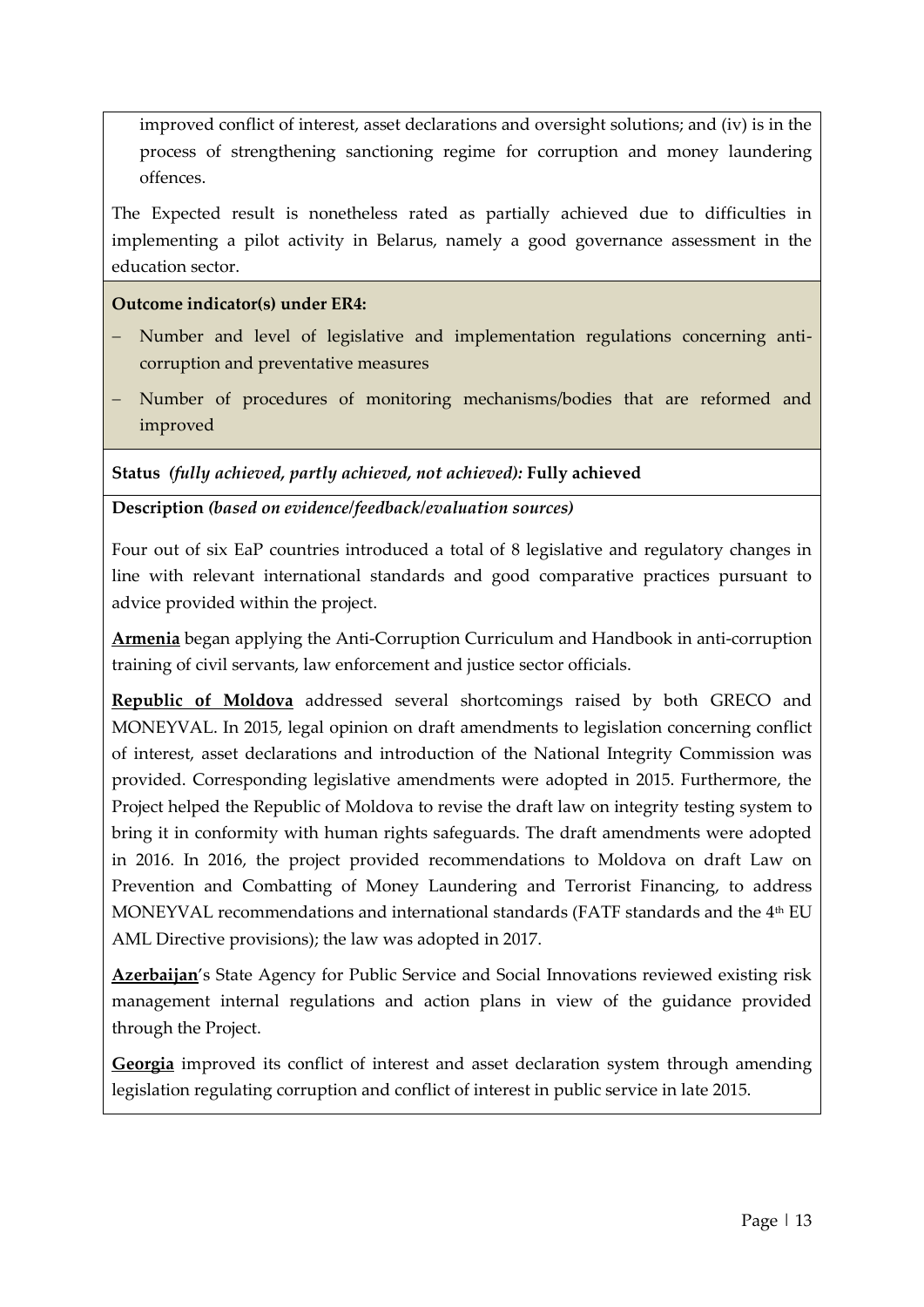## **3.3 Mainstreaming and cross-cutting issues**

Gender statistics were collected for all events conducted under the PGG Regional Project. Of total participants in the project events, 65% were men and 35% were women representing institutions from EaP countries.

Non-governmental organisations took an active part in project activities related to corruption risk assessments in health and public procurement sectors. In particular, the representatives of NGOs from EaP countries provided valuable contribution to the assessments during country-visits.

# **4 PROJECT GOVERNANCE AND CO-ORDINATION**

## **4.1 Complementarity and co-operation**

Cooperation with the Regional Project coordinating institutions was very good. Project Focal Points were responsive to activity planning and implementation requests and facilitated communication between the PGG Project Team and direct beneficiaries. The support of the PGG coordinating institutions was essential in view of two corruption risk assessments conducted in 2017 which involved coordination of country visits and meetings with multiple stakeholders.

The PGG Project Team liaised with international organisations working on the same and similar issues in the EaP countries (e.g. UNDP, UNODC, OECD, GIZ, U.S.DOJ, U.S. DOS/INL, country specific twining projects) in order to ensure complementarity and avoid overlap. Communication was namely focused on exchange of information on respective activities. This is most pertinent for Ukraine which is experiencing an influx of technical assistance programs in the field. The PGG Project Team took part in donor coordination groups and continues to exchange information on activities with organisations represented in the five EaP countries.

# **4.2 Communication and visibility**

Visual identity of PGG Regional Project follows the PGG Communications Strategy, agreed between the European Union and the Council of Europe, and is applicable to all programmatic outputs, including official communication, technical papers, activity agendas and presentations, news/media feeds, and project visibility kits (i.e. banners, folders, notepads, and pens).

The PGG-Regional Project paid particular attention to visibility of its interventions. List of key project documents and information on programmatic events and deliverables (e.g. technical papers on reviewed legislation) can be found on the [webpage](http://www.coe.int/corruption) of the Council of Europe Economic Crime Cooperation Division and the dedicated [webpage](https://www.coe.int/en/web/corruption/projects/pgg-regional) to the PGG-Regional Project.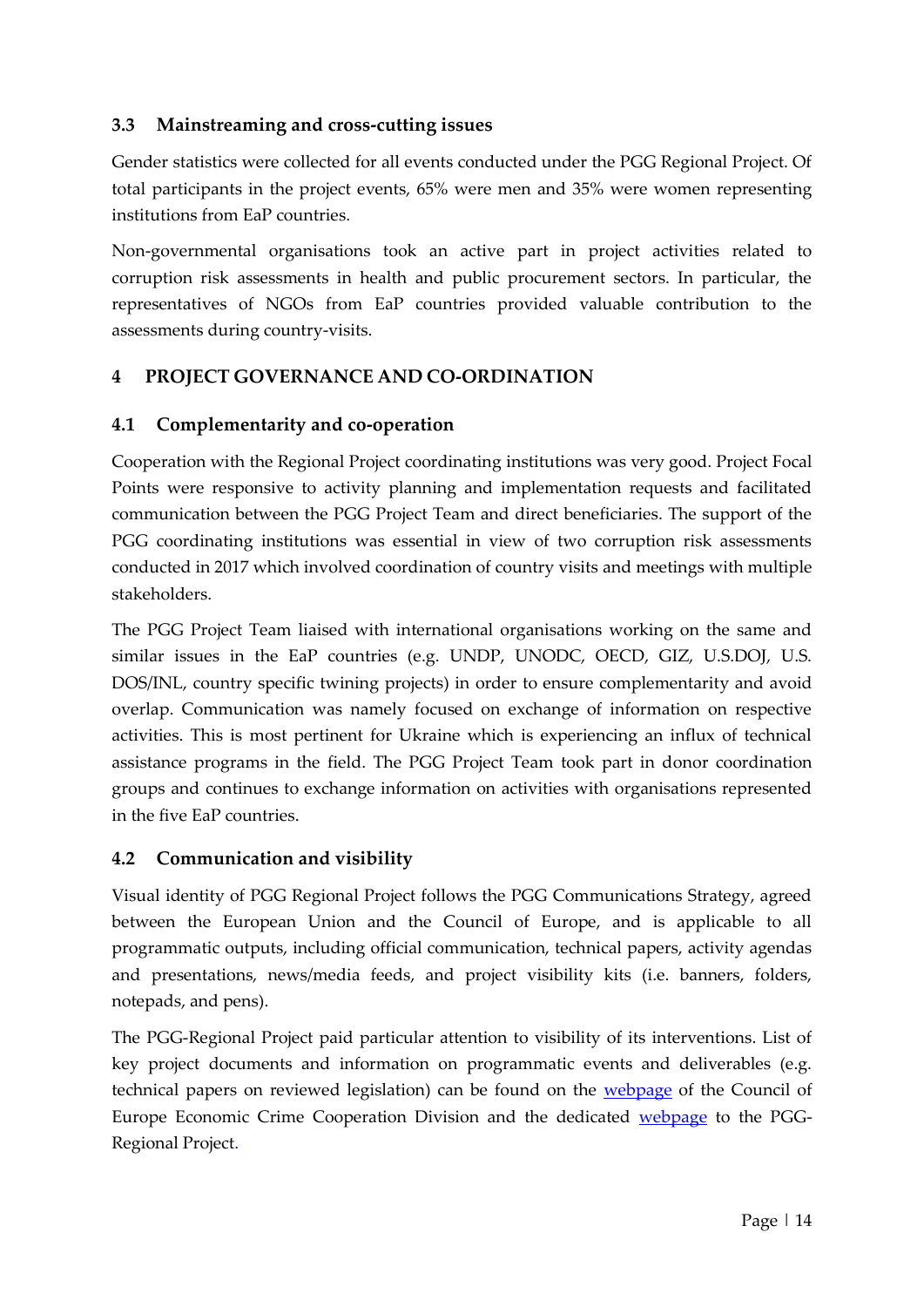Lastly, information on PGG Regional Project interventions is readily available within EaP countries through webpages and media feeds of respective partner and beneficiary institutions.

## **4.3 Challenges, lessons learned and possible follow-up**

#### **4.3.1 Challenges**

Authorities of Azerbaijan and Belarus opted out from taking part in pilot activities relating to corruption risk assessments. While Azerbaijan did not participate in both health and public procurement assessments, the Belarus abstained from taking part in the public procurement assessment only.

#### **4.3.2 Lessons learned**

The implementation the PGG Programme was fully focused on activity implementation through the regional and country level interventions. Providing EaP countries with model legislation and operational guidelines on a number of relevant topics, and conducting sectorial corruption risk assessments have been the major contribution of the PGG- REG Project to the on-going country reforms. This has been recognised by country authorities who are undertaking topics specific reforms. Moreover, the PCF-REG pilot scheme proved to be a well-designed modality for responding to country specific needs as they arise, a prevailing occurrence in the region due to on-going or frequent reforms. Being run under the same programmatic platform, the regional and country components mutually informed one another in an effort to provide individual countries, and the region as a whole, sufficient knowledge and expertise.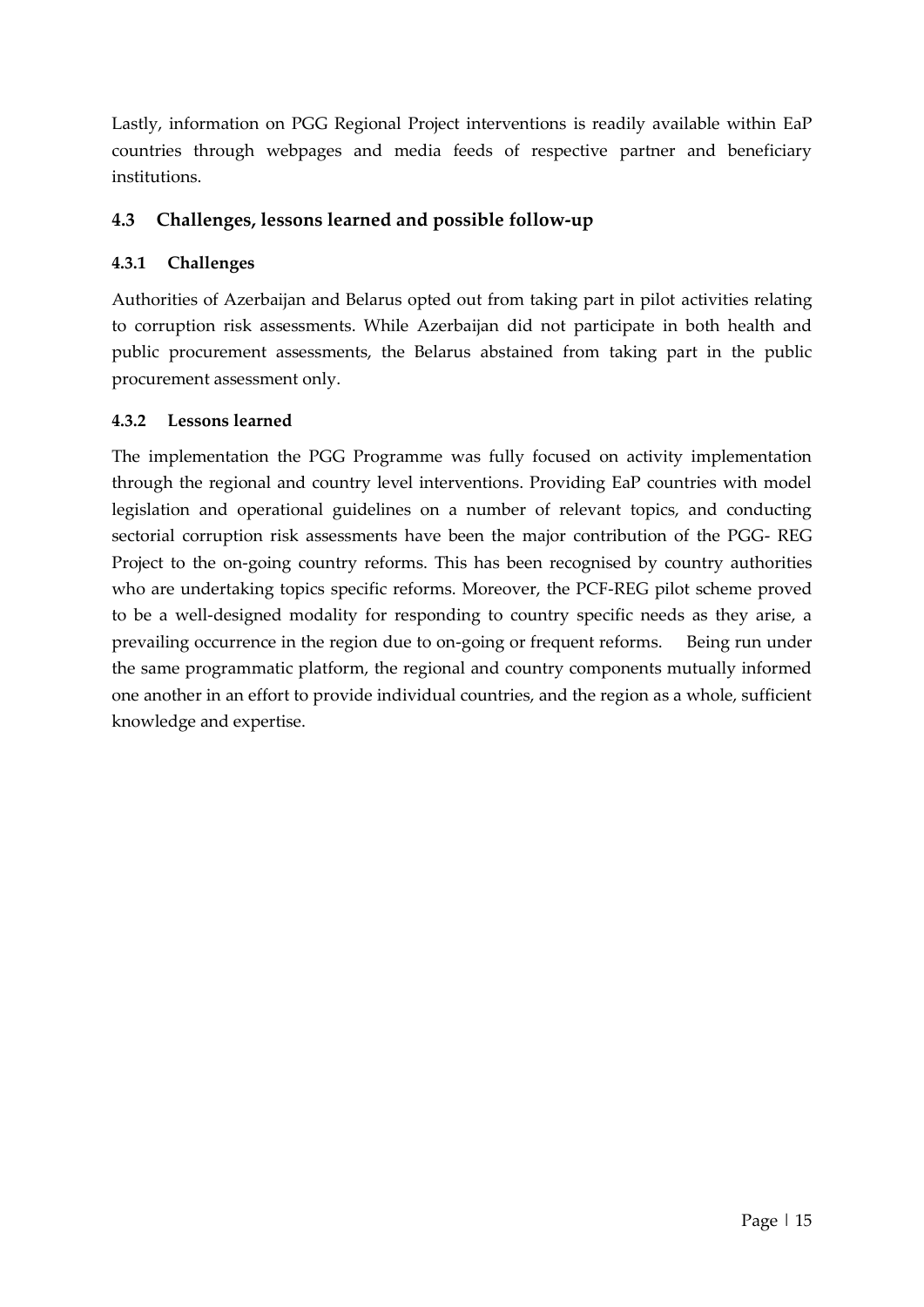#### **5 ANNEX**

#### **5.1 Major reports and documentation produced with project support**

#### **5.1.1 Regional:**

- 1) Legislative Toolkit on Conflict of Interest (ECCU-PCF-REG -2/2015)
- 2) Legislative Toolkit on Liability of Legal Entities (ECCU-PCF-REG 4/2016)
- 3) Model Legislation on Integrity Testing (ECCU-PCF-REG -5/2016)
- 4) Model Training Module on Whistle-blower Protection (ECCU-PCF-REG -8/2016)
- 5) Legislative Toolkit on Lobbying (ECCD-PCF-REG -9/2016)
- 6) Practical Guide on: Investigating and prosecuting economic crime (ECCD-PCF-REG-10/2016)
- 7) Technical Paper on: Corruption Risk Assessment Questionnaire and Methodology for Health Sector Risk Assessment (ECCD-PCF-REG-11/2016)
- 8) Technical Paper on: Health Sector Corruption Risk Assessment in Armenia (ECCD-PGG-REG-4/2017)
- 9) Technical Paper on: Health Sector Corruption Risk Assessment in Belarus (ECCD-PGG-REG-5/2017)
- 10) Technical Paper on: Health Sector Corruption Risk Assessment in Georgia (ECCD-PGG-REG-6/2017)
- 11) Technical Paper on: Health Sector Corruption Risk Assessment in Moldova (ECCD-PGG-REG-7/2017)
- 12) Technical Paper on: Health Sector Corruption Risk Assessment in Ukraine (ECCD-PGG-REG-8/2017)
- 13) Technical Paper on: Corruption Proofing in Eastern Partnership Countries: Overview and Lessons for Good Practice (ECCD-PGG-REG-9/2017)
- 14) Technical Paper on: Corruption Risk Assessment in Public Procurement (ECCD-PGG-REG-14/2017)
- 15) Technical Paper on: Addressing Illicit Enrichment to Fight Corruption in Eastern Partnership countries (ECCD-PGG-REG-TP-01/2018)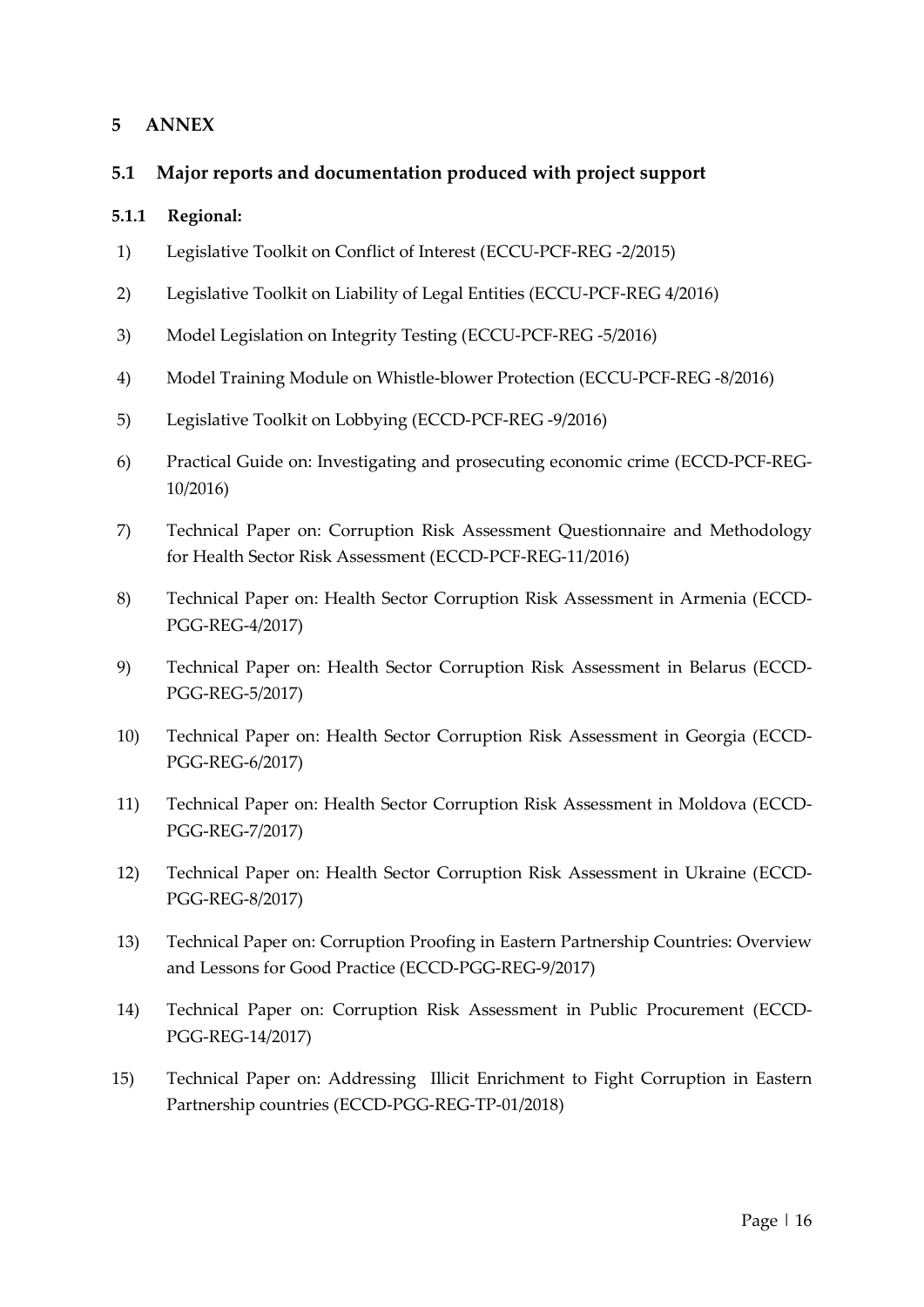- 16) Technical Paper on: Guidance on Establishing a Risk Based Supervisory Framework for Designated Non-Financial Businesses and Professions (DNFBP) Sectors (ECCD-PGG-REG-TP-02/2018)
- 17) Technical Paper on: Assessment of Independence and Effectiveness of Specialised Anti-Corruption Bodies in the Eastern Partnership region (ECCD-PGG-REG-TP-03/2018)

#### **5.1.2 Country-specific:**

- 18) Legal Opinion on: Draft Laws of the Republic of Moldova on: 'the declaration of wealth, personal interests, conflicts of interest and gifts'; 'the National Centre for Integrity'; 'Amending and Supplementing Certain Legislative Acts' (ECCU-BO-MO-1/2015)
- 19) Legal Opinion on: Moldovan Draft Law 'On Institutional Integrity Assessment' (ECCU-PCF-1/2015)
- 20) Technical Paper on: Public relations on anti-corruption reforms (ECCU-PCF-REG 3/2016)
- 21) Legal Opinion on: Draft Law on combating and prevention of money laundering and terrorism financing of the Republic of Moldova (ECCU-PCF-REG -6/2016)
- 22) Legal Opinion on: Draft Integrity Law of the Republic of Moldova (ECCU-PCF-REG 7/2016)
- 23) Legal Opinion on: Draft Law of Moldova on amending and supplementing some legislative acts (deterring sanctions for corruption and money laundering in the Criminal Code and Contravention Code) (ECCD-PCF-REG -3/2017)
- 24) Anti-Corruption Training Manual (ECCD-PGG-REG-10/2017)
- 25) Anti-Corruption Training Curriculum (ECCD-PGG-REG-11/2017)
- 26) Technical Paper on: Risk and Opportunity Management Procedure (ECCD-PGG-REG-12/2017)
- 27) Technical Paper on: Methodology for assessment of good governance in the secondary vocational and higher education sector in Belarus (ECCD-PGG-REG 15/2017)
- **5.2 List of activities (title of the activity, dates and location)**

#### **5.2.1 Regional:**

1) **Regional Workshop on Conflict of Interest Legislation**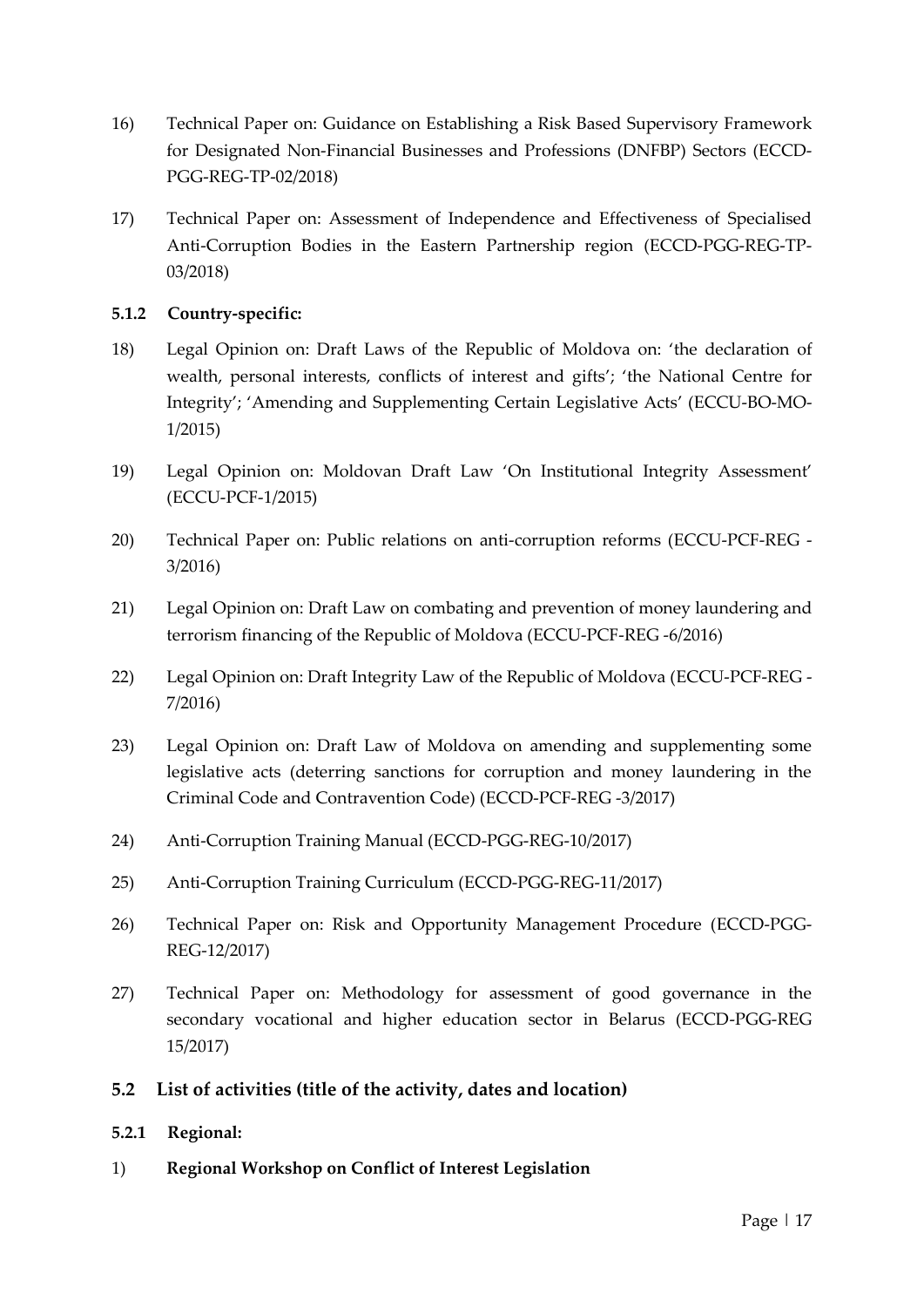15-16 October 2015 Istanbul, Turkey *Number of participants: 12; Female/Male participants: 4/8*

- 2) **Regional Workshop on Cross-border Cooperation between Law Enforcement Agencies on Corruption and Economic Crime Investigations** 19-20 October 2015, Istanbul, Turkey *Number of participants: 12; Female/Male participants: 0/12*
- 3) **Regional Workshop on Economic Crime Investigations** 25 – 27 April 2016, Kyiv, Ukraine *Number of participants: 24; Female/Male participants: 1/23*
- 4) **Regional Workshop on Liability of Legal Entities** 28 - 29 April 2016, Kyiv, Ukraine *Number of participants: 18; Female/Male participants: 7/11*
- 5) **Regional Workshop on Integrity Testing** 23 – 24 June 2016, Tbilisi, Georgia *Number of participants: 21; Female/Male participants: 9/12*
- 6) **Regional Workshop on Whistle-blower Protection** 17 – 18 October 2016, Budapest, Hungary *Number of participants: 18; Female/Male participants: 5/13*
- 7) **Regional Workshop on Lobbying Regulation** 23 – 24 November 2016, Riga, Latvia *Number of participants: 15; Female/Male participants: 5/10*
- 8) **Regional Workshop on Corruption Risk Assessment in the Health Sector** 14 – 15 December 2016, Kyiv, Ukraine *Number of participants: 11; Female/Male participants: 6/5*
- 9) **Regional Workshop on Corruption Proofing of Legislation** 22-23 May 2017, Kyiv, Ukraine *Number of participants: 17; Female/Male participants: 9/8*
- 10) **Regional Workshop on Corruption Risk Assessment in Public Procurement** 12 March 2018, Tbilisi, Georgia *Number of Participants: 22 ; Female/ Male participants 8/16*
- 11)**Regional Workshop on "Possible avenues to address illicit enrichment to fight corruption".**

18-19 June 2018, Chisinau, Moldova *Number of participants: 24; Female/Male participants: 7/17*